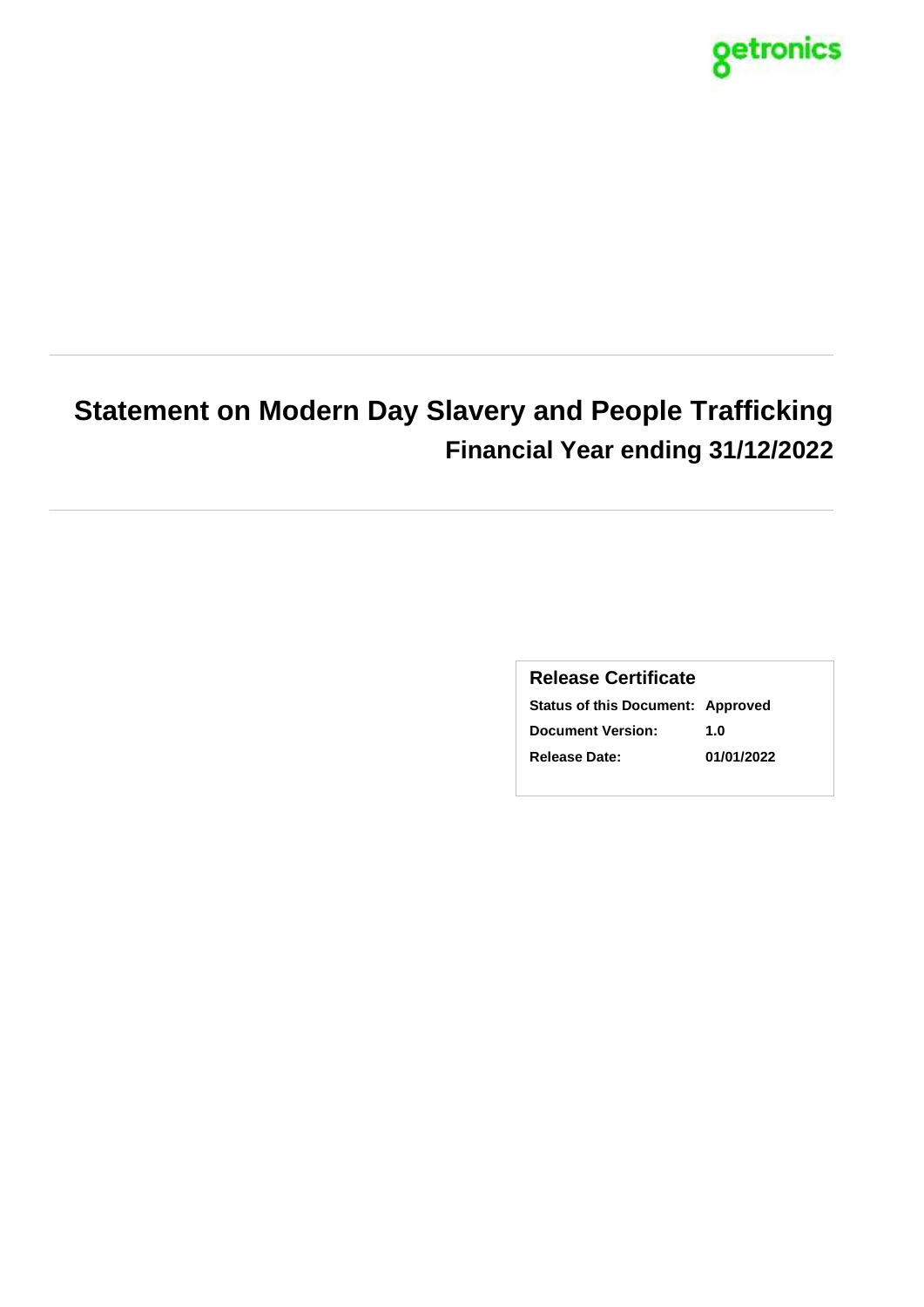

### **Document Control**

| Title:                                                    | Statement on Modern Day Slavery and People Trafficking           |  |
|-----------------------------------------------------------|------------------------------------------------------------------|--|
| Applicable to<br>which Getronics<br><b>Group Entities</b> | Connectis CMC UK Limited<br><b>Getronics Services UK Limited</b> |  |
| Reference:                                                | Slavery_Statement 2022                                           |  |
| Version:                                                  | 1.0                                                              |  |
| Release Date:                                             | 01/01/2022                                                       |  |
| Author:                                                   | Paul Gibson (Legal Advisor)                                      |  |
| <b>Total Pages:</b>                                       | 8 Including Preliminaries & Appendices                           |  |
| <b>Security Class:</b>                                    | Unrestricted                                                     |  |
| Distribution:                                             | Graham Brown (Head of Legal), Rogoer Bronsgeest (Director)       |  |
| Disclaimer:                                               | This document is uncontrolled when printed.                      |  |

# **Document Approval**

# **Revision History**

| Version | Date | <b>Issued By</b>         | <b>Status</b> | Comments                |
|---------|------|--------------------------|---------------|-------------------------|
| 0.1     |      | 16/12/2021   Paul Gibson | Draft         | First draft for comment |
| 0.2     |      | 17/12/2021 Graham Brown  | Draft         | Legal review            |
| 1.0     |      | 01/01/2022   Paul Gibson | Release       |                         |
|         |      |                          |               |                         |

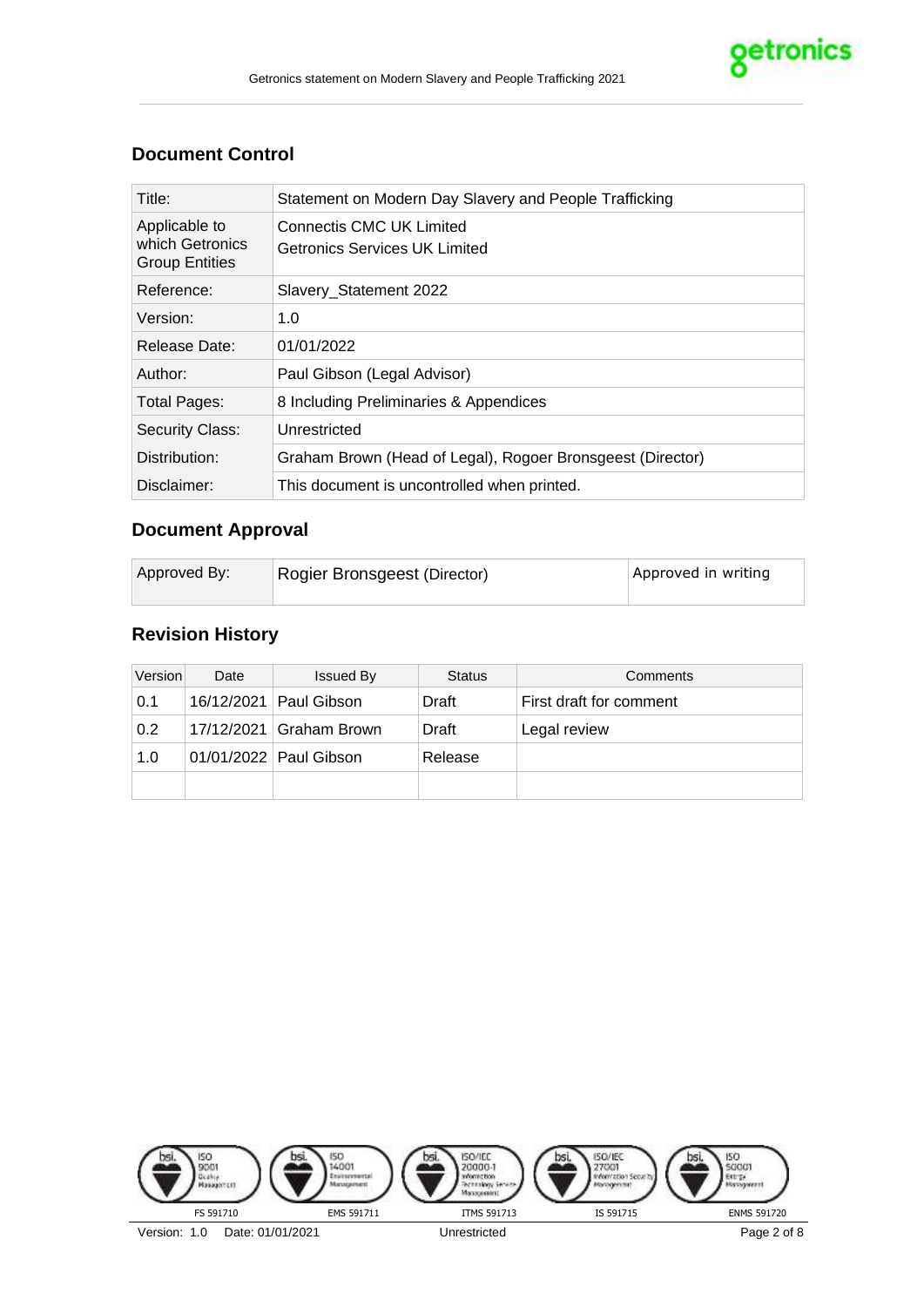

## **Table of Contents**

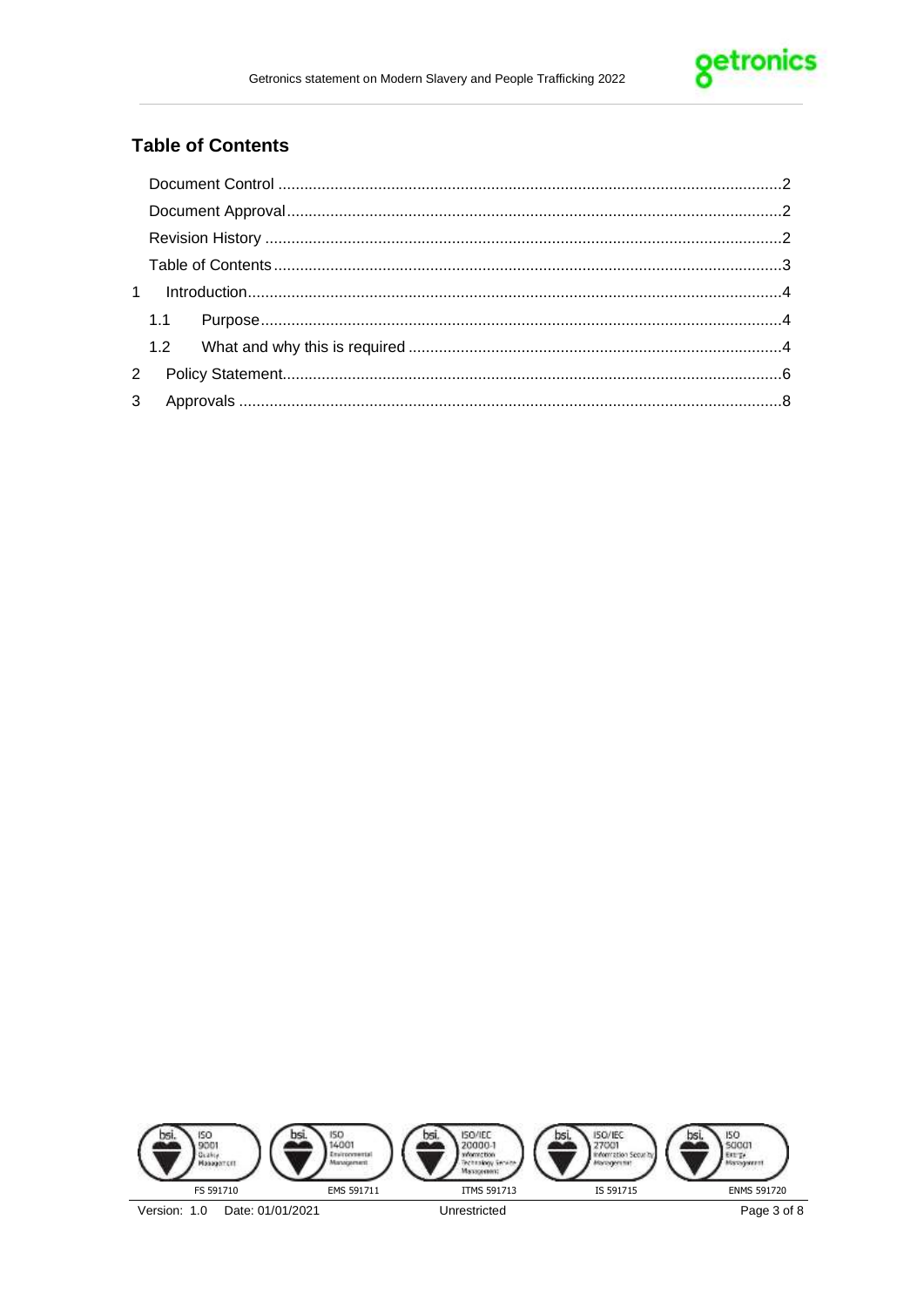

## **1 INTRODUCTION**

### **1.1 Purpose**

The Modern Slavery Act 2015 (the Act) requires companies operating in the United Kingdom (UK) to disclose information regarding the steps taken to eradicate slavery and human trafficking from their business and global supply chains.

This document defines the policy of Connectis CMC UK Limited and Getronics Services UK Limited ("**Getronics**") on Modern Day Slavery and People Trafficking and the actions that will be taken by Getronics in 2022 to reduce the risk of forced labour and human trafficking taking place in the Getronics organisation and the Getronics Supply chain. Furthermore, we intend to use this statement to provide stockholders, customers, and suppliers with the ability to make informed choices about the companies they support.

Section 54 of the Modern Day Slavery Act includes a provision which requires commercial organisations above a turnover of £36m to produce a slavery and human trafficking statement for each financial year setting out what they have done to ensure there is no modern slavery in their supply chains or own business (or that they have taken no such steps).

### **1.2 What and why this is required**

The statement must set out what steps Getronics has taken during the financial year to ensure that modern slavery is not occurring in Getronics or its supply chain. When the Act refers to ensuring that slavery and human trafficking is not taking part in any part of an organisations supply chain, this does not mean that the organisation in question must guarantee that the entire supply chain is slavery free. Instead, it means an organisation must set out the steps it has taken in relation to any part of the supply chain (that is, it should capture all the actions it has taken).

**Failure to comply:** If an organisation fails to produce a slavery and human trafficking statement for a particular financial year the Secretary of State may seek an injunction through the High Court requiring the organisation to comply.

The Modern Slavery Act does not dictate in precise detail what a statement must include or how it should be structured. It does, however, provide a non-exhaustive list of information that may be included.

#### **A statement may include information about:**

- a. the organisation's structure, its business and its supply chains;
- b. its policies in relation to slavery and human trafficking;
- c. its due diligence processes in relation to slavery and human trafficking in its organisation and supply chains;
- d. the parts of its organisation and supply chains where there is a risk of slavery and human trafficking taking place, and the steps it has taken to assess and manage that risk;
- e. its effectiveness in ensuring that slavery and human trafficking is not taking place in its organisation or supply chains, measured against such performance indicators as it considers appropriate;
- f. the training and capacity building about slavery and human trafficking available to its staff.

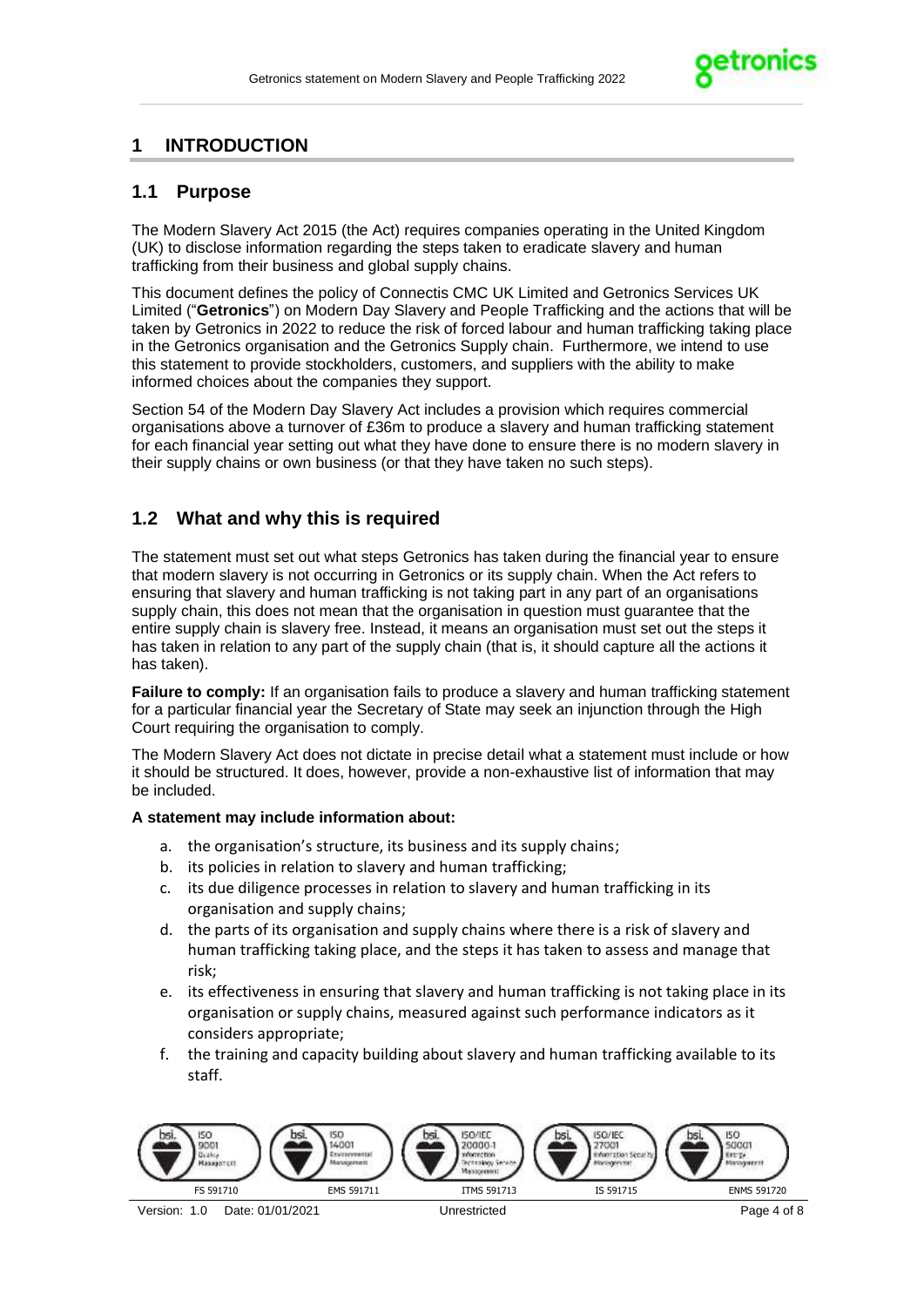

It is not compulsory for an organisation to include these points in its statement, (except in so far as these reflect the actual steps the organisation has taken during the financial year to ensure that slavery and human trafficking is not taking place in their supply chains or own business).

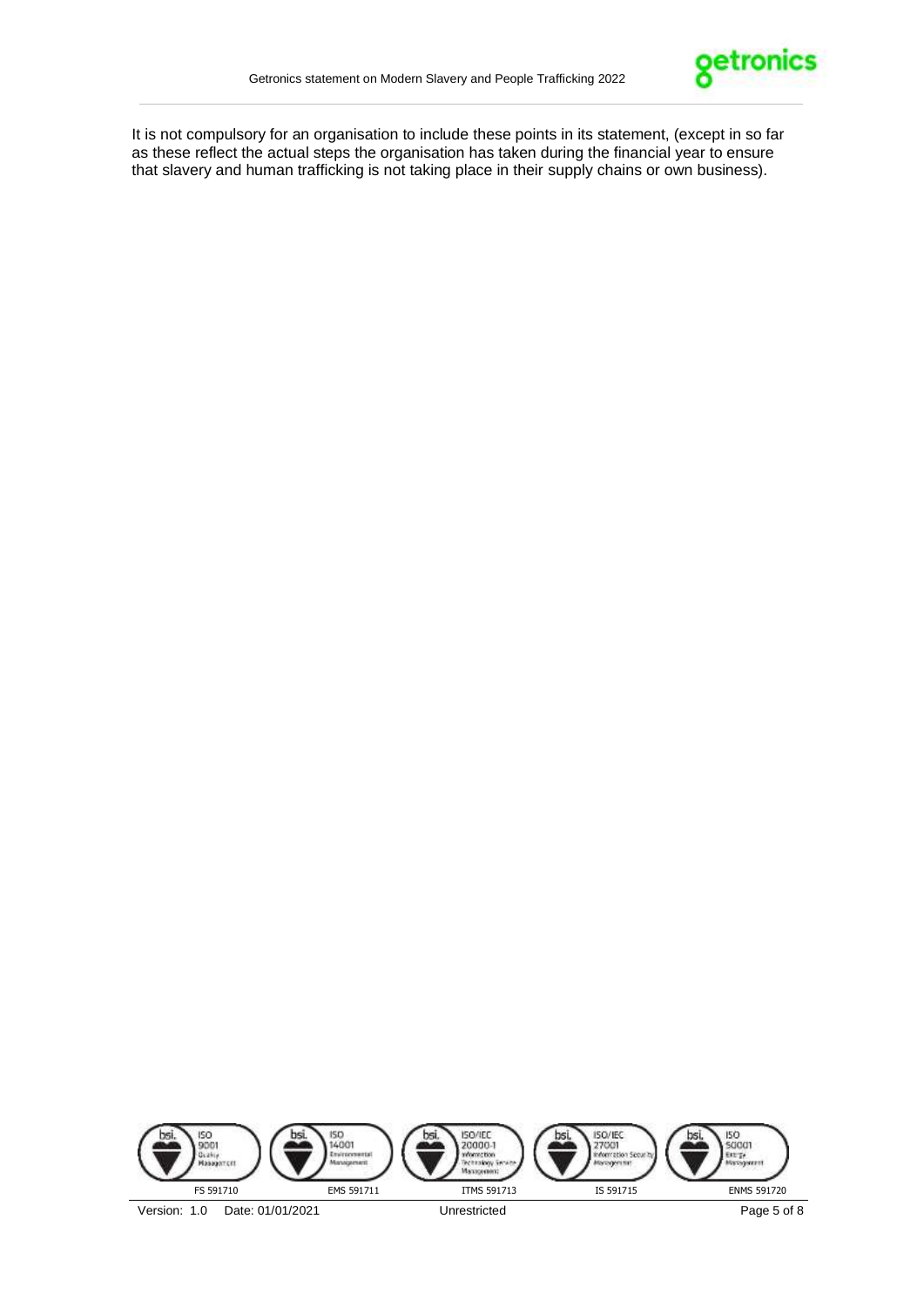

# **2 POLICY STATEMENT**

Getronics is an ICT Services business which provides a complete portfolio of integrated ICT services for the large enterprise and public sector markets. This includes Workspace, Applications, Communication, Data Centre, Cloud, Consulting, Product and Managed Services.

Getronics is part of the wider Getronics family consisting of both the Getronics, Connectis and Pomeroy brands.

Getronics procure a variety of goods and services both for internal support and Getronics customers.

Procured goods include:

- ICT products and spares to meet both external and interal requirements
- ICT software
- Office Consumable and Equipment Supplies.

Procured Services include:

- 3<sup>rd</sup> Party Maintenenance
- Logistics
- Financial, legal, insurance and other Professional services
- Recruitment
- Service Desks
- Fleet Services
- Training
- Travel.

The orignal manufacturer of goods procured by Getronics could be from locations across the globe. It would not be feasible for Getronics to audit the end to end supply chain. Getronics can and will however work to ensure the goods and services which Getronics procures are from manufacturers who have a strong anti slavery policy and are taking action themselves to remove the risk of modern day slavery from their supply chain.

Getronics is committed to eradicating human exploitation from Getronic supply chain. All Getronics suppliers must comply with the Getronics Supplier Code of Conduct which includes the following requirements:

#### **Human Rights**

Getronics suppliers will support and respect the protection of internationally proclaimed human rights and will operate in the spirit of the Universal Declaration of Human Rights. This includes, but is not limited to, the following subjects:

#### **Getronics suppliers will recognise and respect:**

- Fundamental human rights, social justice and human dignity
- Diversity of local cultures.

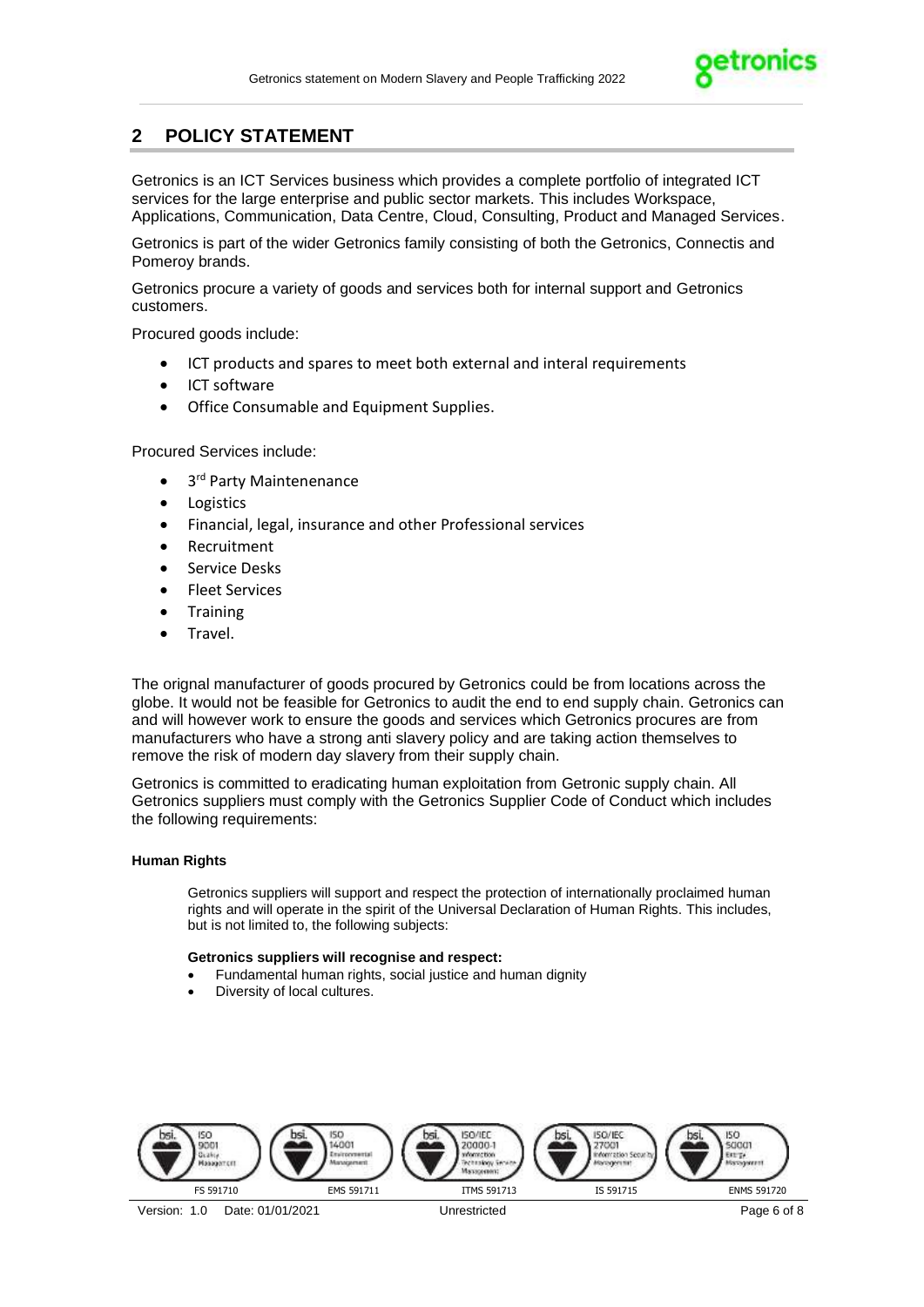

#### **Labour**

Getronics suppliers will support and respect the internationally proclaimed labour rights and will operate in the spirit of the core Conventions of the International Labour Organisation (ILO). This includes, but is not limited to, the following subjects:

#### **Getronics suppliers will recognise and respect employee's right to**:

- Collective bargaining
- Freedom of association.

#### **Getronics suppliers will not indulge in acts of:**

- **Discrimination**
- Child labour
- Forced labour.

#### **Getronics suppliers will:**

- Compensate its workers in accordance with all applicable wage laws
- Limit the working hours to the maximum as set by applicable laws
- Ensure a safe working environment.

Getronics have implimented and continue to follow processes to achieve the level of transparency and traceability necessary to ensure that Getronics procurement practices do not contribute to modern day slavery at any stage in the Getronics supply chain.

Steps to achieve this aim include:

- Getronics require all new Getronics suppliers to sign the Getronics Supplier Code of Conduct
- Getronics periodically require Getronics suppliers to sign the Getronics updated Supplier Code of Conduct
- Getronics continue to map and assess the Getronics supply chain to identify potential risk of forced labour and people trafficking within it
- Getronics requests that all Getronics supplier warrant that their workers are paid at least the minimum or living wage required by local law
- Getronics ensures that robust immigration checks are in place with all Getronics suppliers
- Getronics raise awareness of modern day slavery within the Getronics business, through its policies and training.